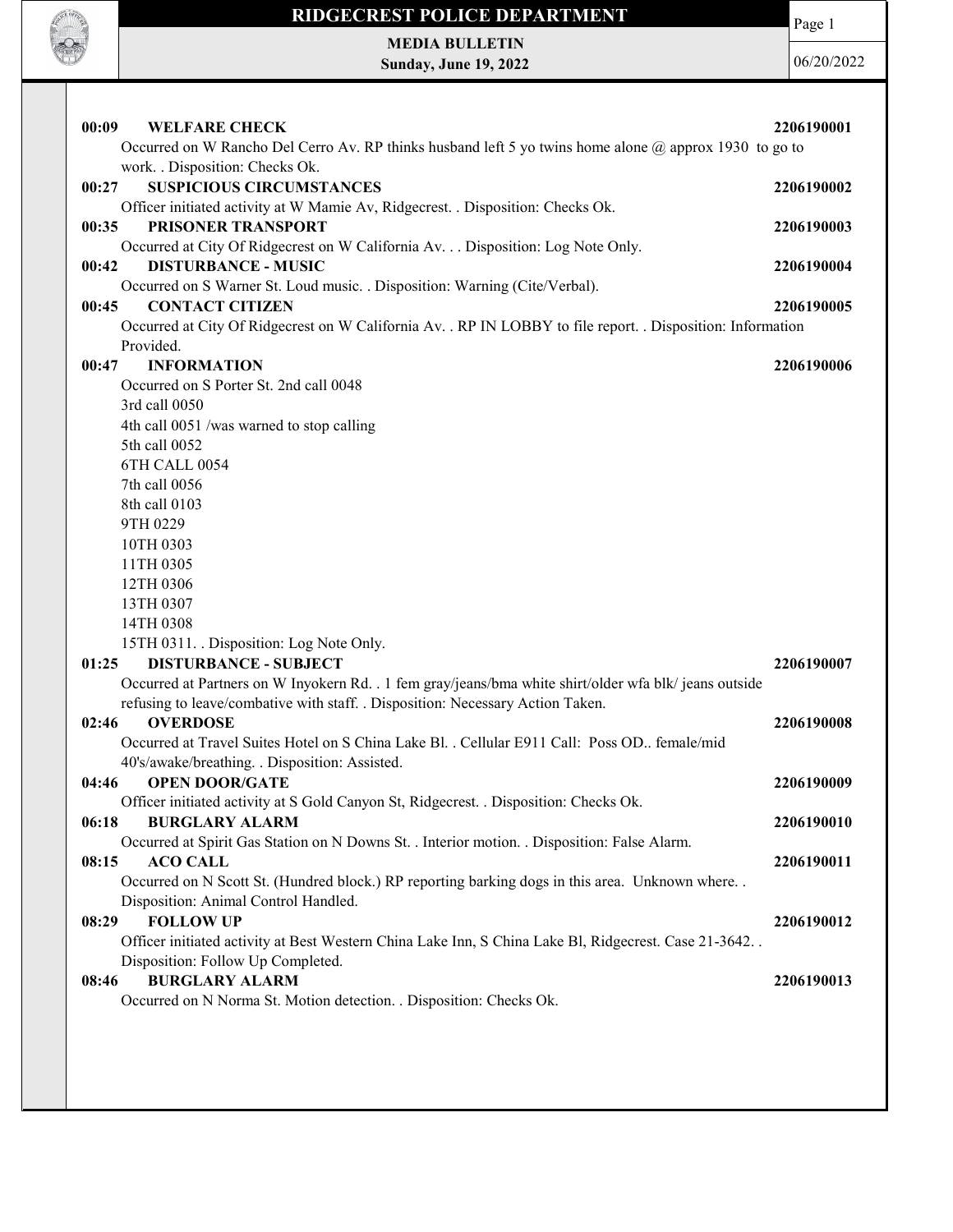

Page 2

MEDIA BULLETIN Sunday, June 19, 2022

| 08:50<br><b>WARRANT ARREST</b><br>Officer initiated activity at W Ridgecrest Bl, Ridgecrest. (Hundred block.) S/A: WARD, MARQUISE DASHON<br>12/04/95 Warrants: RM055058A Bail 3000 HS 11364, RM055413A Bail 3000 VC 12500(a), RM055585B Bail 3000<br>HS 11364, RM055577A Bail 3000 VC 12500, RM056087A Bail 3000 VC 12500(a)<br>cited/rel'd. . Disposition: Arrest Made. | 2206190014 |
|--------------------------------------------------------------------------------------------------------------------------------------------------------------------------------------------------------------------------------------------------------------------------------------------------------------------------------------------------------------------------|------------|
| <b>FOLLOW UP</b><br>09:15                                                                                                                                                                                                                                                                                                                                                | 2206190015 |
| Officer initiated activity at W Upjohn Av, Ridgecrest. . Disposition: Negative Contact.                                                                                                                                                                                                                                                                                  |            |
| PEDESTRIAN CHECK<br>09:28                                                                                                                                                                                                                                                                                                                                                | 2206190016 |
| Officer initiated activity at N Norma St, Ridgecrest. (Hundred block.). . Disposition: Warning (Cite/Verbal).                                                                                                                                                                                                                                                            |            |
| 09:37<br>911 HANG UP                                                                                                                                                                                                                                                                                                                                                     | 2206190017 |
| Occurred at City Of Ridgecrest on W California Av. . Cellular E911 Call: No answer on call back. . Disposition:                                                                                                                                                                                                                                                          |            |
| Log Note Only.                                                                                                                                                                                                                                                                                                                                                           |            |
| <b>BURGLARY IN PROGRESS</b><br>09:42                                                                                                                                                                                                                                                                                                                                     | 2206190018 |
| Occurred on N Alvord St. RP advised someone broke into his home. Nothing taken. Kicked in front door                                                                                                                                                                                                                                                                     |            |
| Disposition: Log Note Only.                                                                                                                                                                                                                                                                                                                                              |            |
| <b>CONTACT CITIZEN</b><br>09:44                                                                                                                                                                                                                                                                                                                                          | 2206190019 |
| Occurred at City Of Ridgecrest on W California Av. . RP requesting to speak with an officer about child                                                                                                                                                                                                                                                                  |            |
| custody. . Disposition: Information Provided.                                                                                                                                                                                                                                                                                                                            |            |
| <b>ACO CALL</b><br>10:35                                                                                                                                                                                                                                                                                                                                                 | 2206190020 |
| Occurred on S Warner St. RP reported several dogs in the area running around. . Disposition: Log Note Only.                                                                                                                                                                                                                                                              |            |
| <b>ACO CALL</b><br>10:50                                                                                                                                                                                                                                                                                                                                                 | 2206190021 |
| Occurred on S Warner St. RP advised the 2 loose dogs in the neighborhood live at this address. . Disposition:                                                                                                                                                                                                                                                            |            |
| Log Note Only.                                                                                                                                                                                                                                                                                                                                                           |            |
| <b>KEEP THE PEACE</b><br>11:05                                                                                                                                                                                                                                                                                                                                           | 2206190022 |
| Occurred on W Upjohn Av. RP would like contact prior to going to the location. . Disposition: Necessary                                                                                                                                                                                                                                                                  |            |
| Action Taken.                                                                                                                                                                                                                                                                                                                                                            |            |
| <b>MEDICAL AID</b><br>11:26                                                                                                                                                                                                                                                                                                                                              | 2206190023 |
| Occurred on E Church Av. Cellular E911 Call: EMS request. . Disposition: Referred To Other Agency.                                                                                                                                                                                                                                                                       |            |
| 11:45<br><b>INFORMATION</b>                                                                                                                                                                                                                                                                                                                                              | 2206190024 |
| Occurred at City Of Ridgecrest on W California Av. . Cellular E911 Call: RP wanted a transfer to another                                                                                                                                                                                                                                                                 |            |
| jurisdiction we do not have contact with. RP advised to look up the PD number and call them. Disposition:                                                                                                                                                                                                                                                                |            |
| Log Note Only.                                                                                                                                                                                                                                                                                                                                                           |            |
| 11:54<br><b>THEFT</b>                                                                                                                                                                                                                                                                                                                                                    | 2206190025 |
| Occurred on W Wilson Av. RP stated red furniture dolly. Bistro set for the kitchen. . Disposition: Information                                                                                                                                                                                                                                                           |            |
| Received.                                                                                                                                                                                                                                                                                                                                                                |            |
| 12:00<br><b>INFORMATION</b>                                                                                                                                                                                                                                                                                                                                              | 2206190026 |
| Occurred on W Robertson Av. Cellular E911 Call: RP wanted his court date. . Disposition: Log Note Only.                                                                                                                                                                                                                                                                  |            |
| 12:20<br><b>CONTACT CITIZEN</b>                                                                                                                                                                                                                                                                                                                                          | 2206190027 |
| Occurred on W Upjohn Av. RP requesting contact about prior call. . Disposition: Information Provided.                                                                                                                                                                                                                                                                    |            |
| 12:46<br><b>INFORMATION</b>                                                                                                                                                                                                                                                                                                                                              | 2206190028 |
| Occurred on S Sorrel St. Cellular E911 Call: RP stated her phone was not working properly. . Disposition: Log                                                                                                                                                                                                                                                            |            |
| Note Only.                                                                                                                                                                                                                                                                                                                                                               |            |
| 12:50<br><b>INFORMATION</b>                                                                                                                                                                                                                                                                                                                                              | 2206190029 |
| Occurred at City Of Ridgecrest on W California Av. Disposition: Log Note Only.                                                                                                                                                                                                                                                                                           |            |
| 911 HANG UP<br>13:06                                                                                                                                                                                                                                                                                                                                                     | 2206190030 |
| Occurred on S Larkspur St. No answer on call back.                                                                                                                                                                                                                                                                                                                       |            |
| Service Class: RESD. . Disposition: Log Note Only.                                                                                                                                                                                                                                                                                                                       |            |
|                                                                                                                                                                                                                                                                                                                                                                          |            |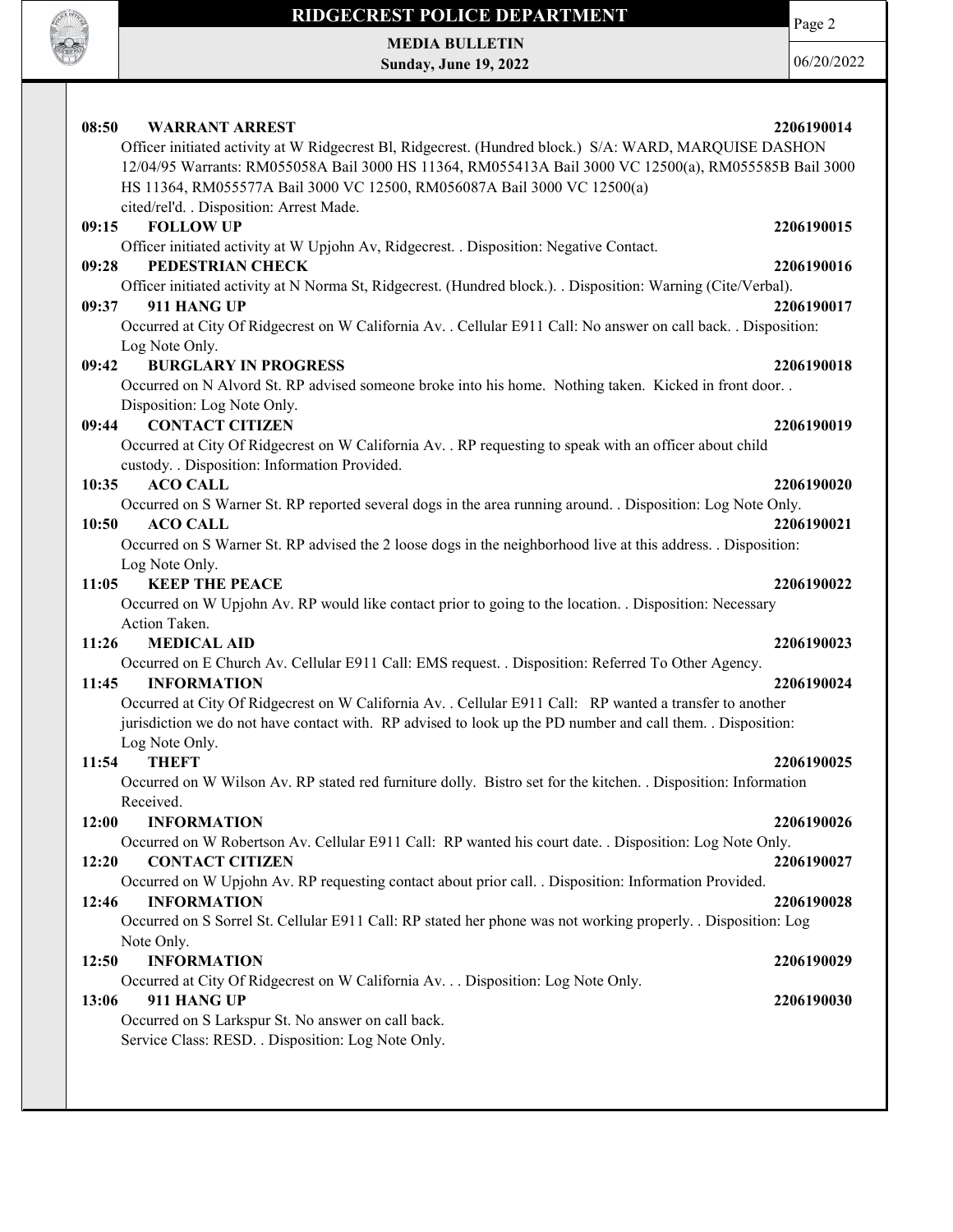

## RIDGECREST POLICE DEPARTMENT MEDIA BULLETIN

Sunday, June 19, 2022

Page 3

| 13:12<br><b>WELFARE CHECK</b>                                                                                                                                                                                    | 2206190031 |
|------------------------------------------------------------------------------------------------------------------------------------------------------------------------------------------------------------------|------------|
| Occurred on N China Lake Bl. (Hundred block.) WFA long hair walking NB wearing black pants long black coat<br>black hat. RP concerned due to the female walking slowly. . Disposition: Gone Prior to Arrival.    |            |
| 13:44<br><b>CONTACT CITIZEN</b>                                                                                                                                                                                  | 2206190032 |
| Occurred on W Upjohn Av. RP requesting contact from officer. . Disposition: Information Provided.<br><b>WARRANT ARREST</b><br>14:14                                                                              | 2206190033 |
| Occurred at Travel Suites Hotel on S China Lake Bl. . Cellular E911 Call:RP stated there was a male and female<br>by office with a tazer.                                                                        |            |
| Warrant Arrest: Cann, Bobby 2/10/92; RM056205A report# 21-4213 Bail 500 PC 602 cited/rel'd. . Disposition:<br>Report Taken.                                                                                      |            |
| 14:30<br><b>NARCOTICS OFFENSE</b>                                                                                                                                                                                | 2206190034 |
| Occurred at Larkspur Apartments on S Downs St. . RP reported several juveniles going into the lot south of<br>the apartments smoking marijuana. . Disposition: Unable To Locate.                                 |            |
| 14:38<br><b>ASSAULT</b>                                                                                                                                                                                          | 2206190035 |
| Occurred at Ridgecrest Regional Hospital on N China Lake Bl. . RP stated subject has injuries to his body. .<br>Disposition: Referred To Other Agency.                                                           |            |
| <b>TRAFFIC STOP</b><br>15:19                                                                                                                                                                                     | 2206190036 |
| Officer initiated activity at Harbor Freight Tools #751, N Balsam St, Ridgecrest. . Disposition: Warning<br>(Cite/Verbal).                                                                                       |            |
| <b>SUSPICIOUS CIRCUMSTANCES</b><br>15:39                                                                                                                                                                         | 2206190037 |
| Occurred at City Of Ridgecrest on W California Av. . RP stated the occupants were getting in and out of the car<br>smoking. Silver Pontiac grand am. . Disposition: Checks Ok.                                   |            |
| <b>DRIVING ON SUSPENDED LICENSE</b><br>15:45                                                                                                                                                                     | 2206190038 |
| Officer initiated activity at S Warner St, Ridgecrest. SA: Vanbrunt, Michaela 10/10/96 CVC 14601. Citation                                                                                                       |            |
| issued and released. . Disposition: Gone Prior to Arrival.                                                                                                                                                       |            |
| <b>SUSPICIOUS CIRCUMSTANCES</b><br>15:48                                                                                                                                                                         | 2206190039 |
| Occurred at Fastrip Food Store on S China Lake Bl. . HMA no shirt tan shorts is walking into the building with                                                                                                   |            |
| swords swinging in the air. . Disposition: Checks Ok.                                                                                                                                                            |            |
| 16:25<br><b>KEEP THE PEACE</b>                                                                                                                                                                                   | 2206190040 |
| Occurred on W Mariposa Av. RP requesting KTP to get his belongings. Call RP prior. . Disposition: Peace<br>Kept.                                                                                                 |            |
| 16:31<br><b>PARKING VIOLATION</b>                                                                                                                                                                                | 2206190041 |
| Occurred on W Reeves Av. RP reporting a travel trailer being parked on the roadway for 3 months                                                                                                                  |            |
| Disposition: Log Note Only.                                                                                                                                                                                      |            |
| 17:09 CONTACT CITIZEN                                                                                                                                                                                            | 2206190042 |
| Occurred at S Gemstone St/E California Av. RP stated his son was asked to go into an unknown home<br>Disposition: Warning (Cite/Verbal).                                                                         |            |
| <b>CONTACT CITIZEN</b><br>17:13                                                                                                                                                                                  | 2206190043 |
| Occurred at Gateway Villa Apartments on N Gateway Bl. . RP stated her ex failed to drop off her kids per the<br>court order. . Disposition: Information Provided.                                                |            |
| 911 HANG UP<br>17:15                                                                                                                                                                                             | 2206190044 |
| Occurred at City Of Ridgecrest on W California Av. . Cellular E911 Call: No answer. . Disposition: Log Note<br>Only.                                                                                             |            |
| 911 HANG UP<br>17:18                                                                                                                                                                                             | 2206190045 |
| Occurred on W Sydnor Av. Cellular E911 Call: Miss dial while working outside. . Disposition: Log Note Only.<br><b>SUSPICIOUS PERSON</b><br>17:42                                                                 | 2206190046 |
| Occurred at Walmart Supercenter on E Bowman Rd. . WMA sunglasses brown shirt PJ plaid pants. RP stated<br>keeps walking up to people. Asked what time it is. Looking into random cars. . Disposition: Checks Ok. |            |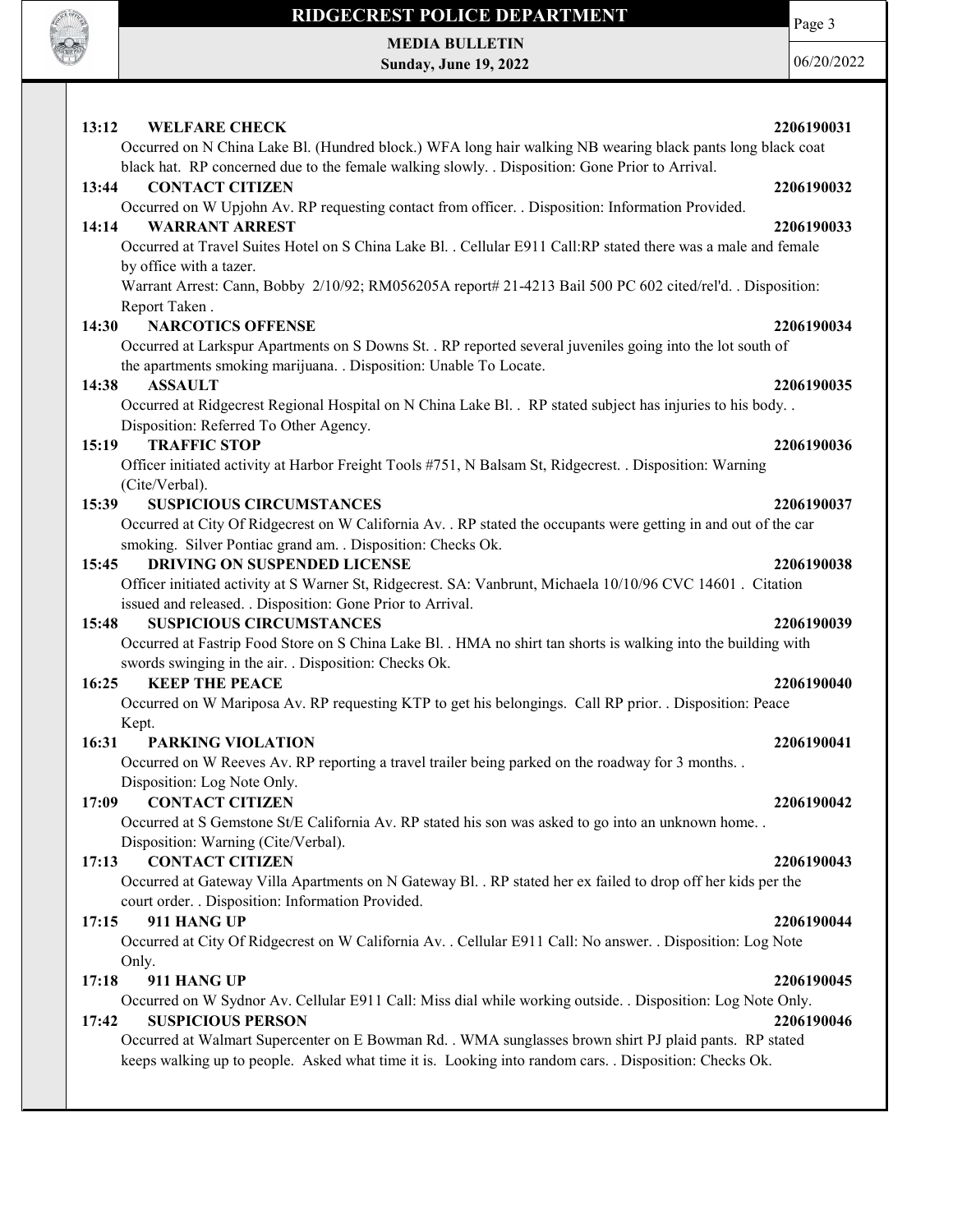

MEDIA BULLETIN Sunday, June 19, 2022 Page 4

| <b>SUSPICIOUS PERSON</b><br>17:44<br>2206190047                                                                                                                                                                                                                             |
|-----------------------------------------------------------------------------------------------------------------------------------------------------------------------------------------------------------------------------------------------------------------------------|
| Occurred on S Porter St. WMA walking down the street shouting to himself. Possibly UI. Headed towards                                                                                                                                                                       |
| Dolphin. LSW gray sweater ball cap. Pull over sweat shirt. . Disposition: Gone Prior to Arrival.                                                                                                                                                                            |
| <b>CONTACT CITIZEN</b><br>17:47<br>2206190048                                                                                                                                                                                                                               |
| Occurred at Home Depot on N China Lake Bl. . RP stated a WMA inside the store had previously stolen items.<br>RP requesting PD ID the subject. . Disposition: Warning (Cite/Verbal).                                                                                        |
| <b>CONTACT CITIZEN</b><br>17:54<br>2206190049                                                                                                                                                                                                                               |
| Occurred at City Of Ridgecrest on W California Av. . RP stated someone was trying to kidnapp his kid on<br>social media. . Disposition: Information Provided.                                                                                                               |
| <b>TRAFFIC STOP</b><br>17:58<br>2206190050                                                                                                                                                                                                                                  |
| Officer initiated activity at E Bowman Rd, Ridgecrest. (Hundred block.). . Disposition: Warning (Cite/Verbal).                                                                                                                                                              |
| <b>KEEP THE PEACE</b><br>18:08<br>2206190051                                                                                                                                                                                                                                |
| Occurred at Arrowhead Mobile Home Park on N Norma St. . Call rp. rp requesting a KTP to retrieve property. .                                                                                                                                                                |
| Disposition: Information Provided.                                                                                                                                                                                                                                          |
| <b>CONTACT CITIZEN</b><br>18:17<br>2206190052                                                                                                                                                                                                                               |
| Occurred at Arrowhead Mobile Home Park on N Norma St. . Rp called to state that she is walking to get her<br>machine. . Disposition: Information Received.                                                                                                                  |
| <b>CONTACT CITIZEN</b><br>18:22<br>2206190053                                                                                                                                                                                                                               |
| Occurred at City Of Ridgecrest on W California Av. . Call rp. rp states son was assaulted and had his things<br>taken and wants it on record. rp states the incident happened an hour and a half ago and the police were<br>contacted. . Disposition: Information Received. |
| <b>WELFARE CHECK</b><br>18:30<br>2206190054                                                                                                                                                                                                                                 |
| Occurred at W Bowman Rd/S Guam St. BMA walking in the roadway holding his side. . Disposition: Unable To                                                                                                                                                                    |
| Locate.                                                                                                                                                                                                                                                                     |
| <b>OPEN DOOR/GATE</b><br>18:32<br>2206190055                                                                                                                                                                                                                                |
| Occurred on E California Av. Rp states garage door has been open and the front door is also open                                                                                                                                                                            |
| Disposition: Checks Ok.                                                                                                                                                                                                                                                     |
| <b>CONTACT CITIZEN</b><br>18:38<br>2206190056                                                                                                                                                                                                                               |
| Occurred at City Of Ridgecrest on W California Av. . Call rp. rp states children were not dropped off to her. .<br>Disposition: Information Provided.                                                                                                                       |
| <b>RECKLESS VEHICLE</b><br>19:05<br>2206190057                                                                                                                                                                                                                              |
| Occurred on W Cielo Av. (Hundred block.) Cellular E911 Call: Service Class: WPH2 rp states a blk Hyundai<br>Tuscon was going approx 60 mph down his street almost hitting his son. rp states veh turned NB on College<br>heights blvd. . Disposition: Unable To Locate.     |
| RESISTING/DELAYING/OBSTRUCTING OFFICER<br>19:12<br>2206190058                                                                                                                                                                                                               |
| Occurred on S Reedy St. Cellular E911 Call: Lat:35.584095 Lon:-117.67438 Service Class: WPH2 rp states                                                                                                                                                                      |
| father's ex wife is at reisdence attacking his current gf.                                                                                                                                                                                                                  |
| SA/Rogers, Disiree 11/26/82 chgs/PC 148(A)(1); PC 243(A)                                                                                                                                                                                                                    |
| SA/Rogers, Disiree 11/26/82 chg /VC 23152(A) OCA 22-2006                                                                                                                                                                                                                    |
| booked CRF. . Disposition: Arrest Made.                                                                                                                                                                                                                                     |
| <b>WELFARE CHECK</b><br>19:16<br>2206190059                                                                                                                                                                                                                                 |
| Occurred at Speedway Express on S China Lake Bl. . Service Class: RESD rp states there is a customer that has<br>been at pump 2 for the last 45 minutes with his head down. . Disposition: Checks Ok.                                                                       |
| <b>WELFARE CHECK</b><br>19:25<br>2206190060                                                                                                                                                                                                                                 |
| Occurred at A Night's Inn on N Balsam St. . Anon rp states occupant of the room is saying that he wants to kill<br>himself by OD'ing. rp requesting welck. . Disposition: Checks Ok.                                                                                        |
|                                                                                                                                                                                                                                                                             |
|                                                                                                                                                                                                                                                                             |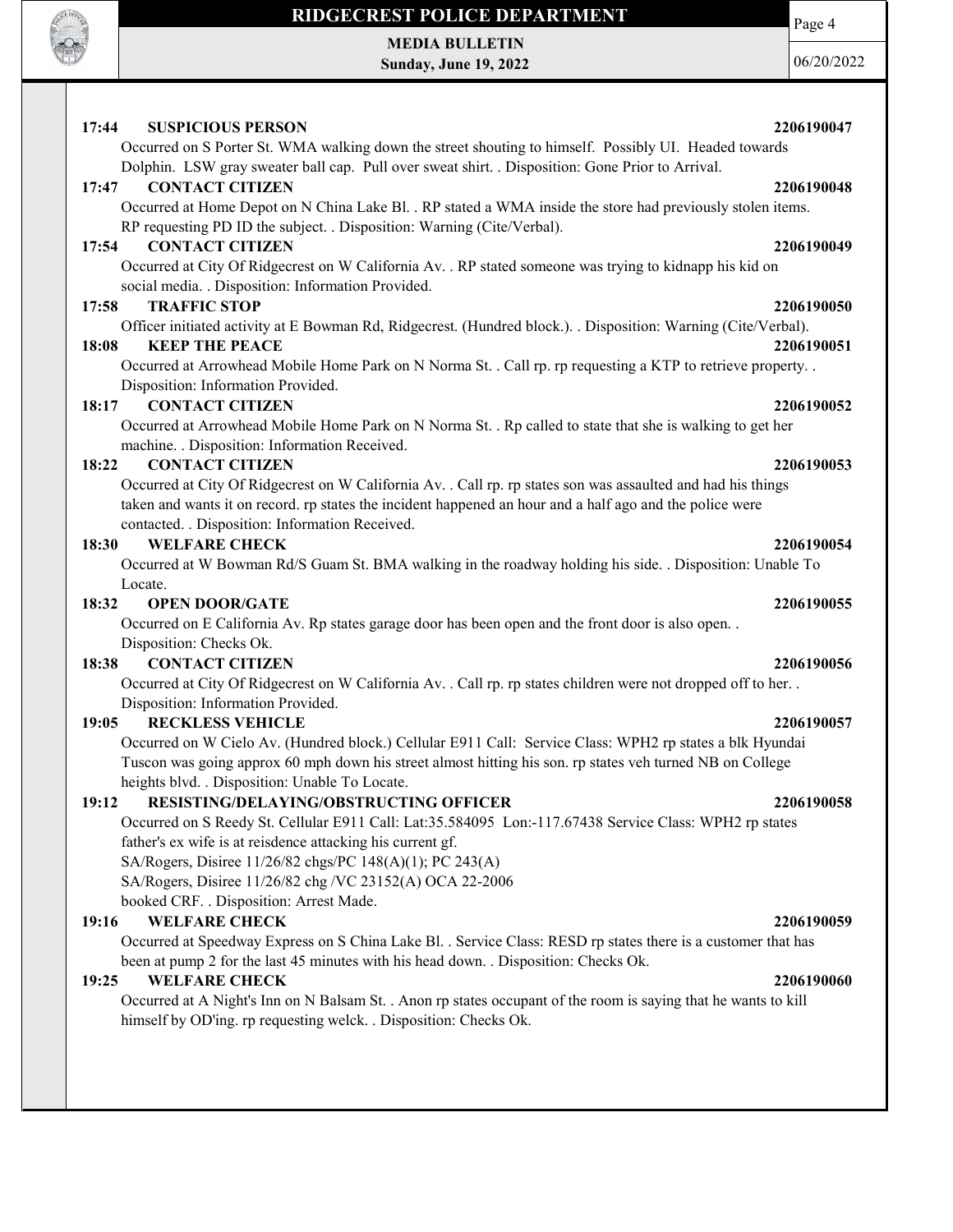

Page 5

MEDIA BULLETIN Sunday, June 19, 2022

| 20:05<br><b>SUSPECT ARREST</b>                                                                                     | 2206190061 |
|--------------------------------------------------------------------------------------------------------------------|------------|
| Officer initiated activity at S Porter St, Ridgecrest. SA/Darling, Roberta 05/26/75 Ramey Warrant 17746/\$25k/PC   |            |
| 422 OCA 22-1815 booked CRF. . Disposition: Arrest Made.                                                            |            |
| <b>LAND TRESPASS</b><br>20:33                                                                                      | 2206190062 |
| Occurred on N Helena St. Call rp. rp states female is on the property in the shed. rp states the fridge is plugged |            |
| in and has food in the fridge now. . Disposition: Information Received.                                            |            |
| 20:42<br><b>CONTACT CITIZEN</b>                                                                                    | 2206190063 |
| Occurred at City Of Ridgecrest on W California Av. . Rp in lobby to speak to an officer about his hearing date.    |            |
|                                                                                                                    |            |
| . Disposition: Information Provided.                                                                               |            |
| <b>ACO CALL</b><br>20:55                                                                                           | 2206190064 |
| Occurred at W Tamarisk Av/N Inyo St. Injured dog. . Disposition: Animal Control Handled.                           |            |
| <b>ACO CALL</b><br>20:55                                                                                           | 2206190065 |
| Occurred on W Washington Wy. (Hundred block.) deceased cat in the roadway. . Disposition: Necessary                |            |
| Action Taken.                                                                                                      |            |
| <b>INFORMATION RECEIVED</b><br>21:00                                                                               | 2206190066 |
| Occurred on W Moyer Av. Misc info. . Disposition: Information Received.                                            |            |
|                                                                                                                    |            |
| 21:03<br>PRISONER TRANSPORT                                                                                        | 2206190067 |
| Occurred at City Of Ridgecrest on W California Av. Disposition: Necessary Action Taken.                            |            |
| 21:14<br><b>ATTEMPT TO CONTACT</b>                                                                                 | 2206190068 |
| Occurred on N American St. . Disposition: Assisted.                                                                |            |
| 21:23<br><b>DISTURBANCE - MUSIC</b>                                                                                | 2206190069 |
| Occurred on S Lakeview Ct. Loud music. . Disposition: Quiet On Arrival.                                            |            |
| 21:33<br><b>ILLEGAL FIREWORKS</b>                                                                                  | 2206190070 |
| Occurred at Larkspur Apartments on S Downs St. . Rp states juvs throwing fireworks at cars and at apts. rp         |            |
|                                                                                                                    |            |
| states they are in the area of the 200 building. . Disposition: Unable To Locate.                                  |            |
| <b>CONTACT CITIZEN</b><br>21:39                                                                                    | 2206190071 |
| Occurred at Arrowhead Mobile Home Park on N Norma St. . Rp states there is someone banging on her door             |            |
| and is requesting an officer. . Disposition: Information Received.                                                 |            |
| <b>MEDICAL AID</b><br>21:46                                                                                        | 2206190072 |
| Occurred on W Coronado Av. Cellular E911 Call: Service Class: W911 ambulance request. . Disposition:               |            |
| Necessary Action Taken.                                                                                            |            |
|                                                                                                                    |            |
| 21:49<br><b>ASSAULT</b>                                                                                            | 2206190073 |
| Occurred on W Perdew Av. Rp states a subj came into her apartment and beat her up. rp did not get a good           |            |
| look at the subj. . Disposition: Necessary Action Taken.                                                           |            |
| <b>DRIVING UNDER THE INFLUENCE</b><br>22:10                                                                        | 2206190074 |
| Occurred on E Walker Ln. Rp stated veh pulled into driveway but was driving drunk prior to. rp states veh          |            |
| was a gray Ram. . Disposition: Checks Ok.                                                                          |            |
| <b>CONTACT CITIZEN</b><br>22:14                                                                                    | 2206190075 |
| Occurred at City Of Ridgecrest on W California Av. . Call rp. rp requesting to speak to an officer. rp states he   |            |
| needs to get a emergency message to a resident that lives in Ridgecrest. rp would not give any more                |            |
|                                                                                                                    |            |
| information about the welfare check. . Disposition: Negative Contact.                                              |            |
| <b>MISUSE OF 9-1-1</b><br>22:19                                                                                    | 2206190076 |
| Occurred at Arrowhead Mobile Home Park on N Norma St. . Cellular E911 Call: Service Class: WPH2 silence            |            |
| then hung up. . Disposition: Log Note Only.                                                                        |            |
| <b>MEDICAL AID</b><br>22:59                                                                                        | 2206190077 |
| Occurred on N Helena St. Cellular E911 Call: Service Class: WPH2 ambulance request. . Disposition: Referred        |            |
| To Other Agency.                                                                                                   |            |
|                                                                                                                    |            |
|                                                                                                                    |            |
|                                                                                                                    |            |
|                                                                                                                    |            |